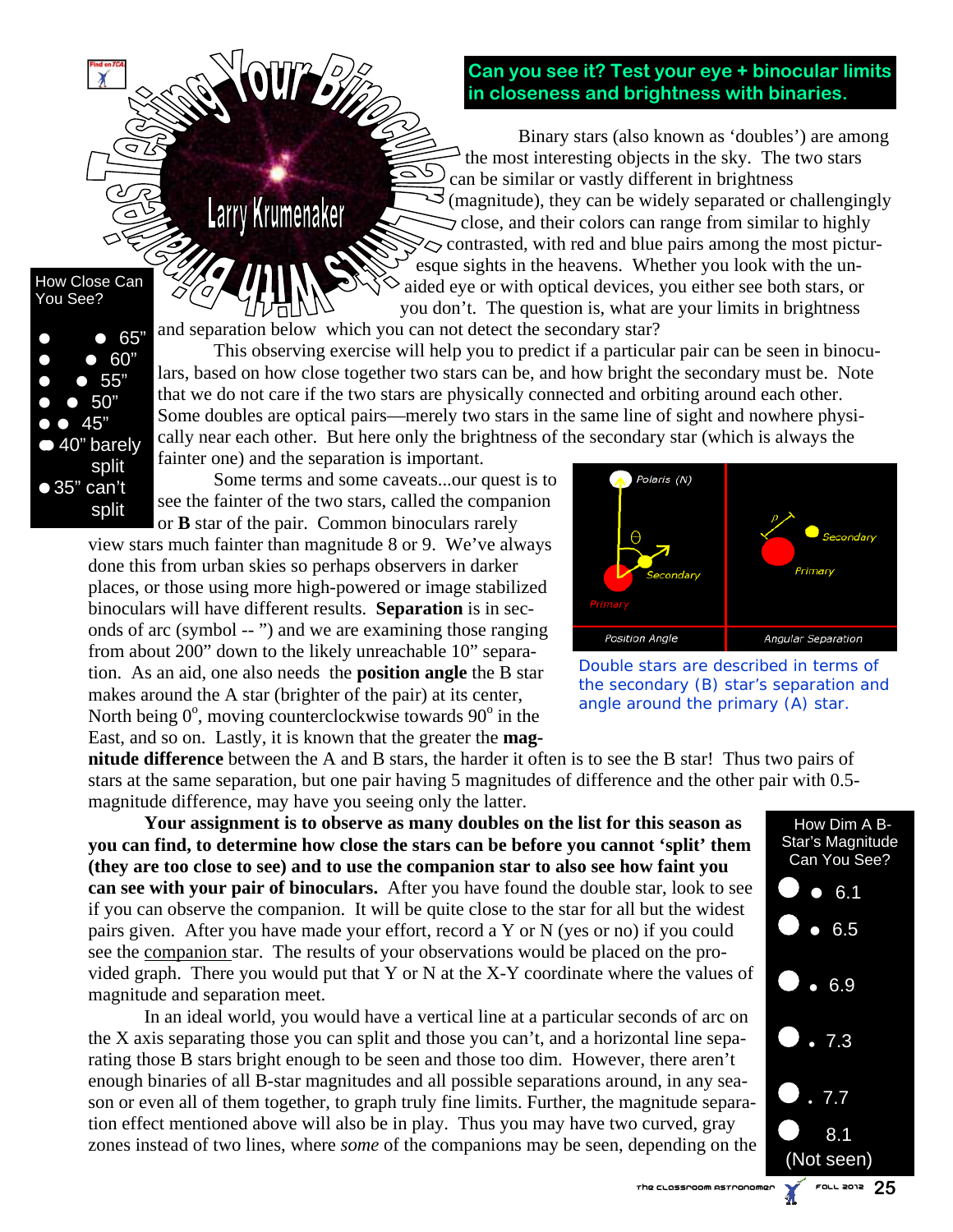

## **Double Stars for Finding Your Binoculars' Faintness and Closeness Limits Arranged in Order of Decreasing Separation**

| #              | <b>Chart</b> Name of Dou-<br>ble Star | A star<br><b>Magnitude</b><br>(Primary) | <b>B</b> star<br><b>Magnitude</b><br>(Secondary) | <b>Separation</b><br>(Seconds<br>of arc) | <b>Position</b><br><b>Angle</b><br>(degrees) | <b>Comments</b>                                                                   | NCZ/<br><b>NCB</b> | <b>B</b> Star<br><b>Observed</b><br>(Y/N) |
|----------------|---------------------------------------|-----------------------------------------|--------------------------------------------------|------------------------------------------|----------------------------------------------|-----------------------------------------------------------------------------------|--------------------|-------------------------------------------|
| $\mathbf{1}$   | Omicron (31)<br>Cygni                 | $\overline{4}$                          | 5 & 4                                            | $(B)107 \&$<br>(C)338                    | $173\;\&$<br>323                             | Easiest triple star, A&B Orange and<br>Blue                                       | NCB                | AB:<br>AC:                                |
| $\sqrt{2}$     | Alpha<br>Capricorni                   | 4                                       | 4.5                                              | 291                                      | 376                                          | Another double -double pair, both<br>yellow                                       |                    |                                           |
| 3              | Epsilon Lyrae                         | 5                                       | 5                                                | 210                                      | $\sim N-S$                                   | Naked eye pair, each a double but<br>binoculars only show the merged<br>two pairs |                    |                                           |
| $\overline{4}$ | Beta<br>Capricorni                    | 3.2                                     | 6.1                                              | 206                                      | 267                                          | Yellow and blue                                                                   |                    |                                           |
| 5              | Mu Cygni                              | 4.4                                     | 7.0                                              | 198                                      |                                              |                                                                                   |                    |                                           |
| 6              | 79 Cygni                              | 5.7                                     | 7.0                                              | 150                                      | 153                                          |                                                                                   |                    |                                           |
| 7              | <b>Epsilon Pegasi</b>                 | 2.3                                     | 8.5                                              | 143                                      | 320                                          |                                                                                   |                    |                                           |
| $\,8\,$        | Nu Draconis                           | 5.0                                     | 5.0                                              | 62                                       | 312                                          | Both white                                                                        | NCB                |                                           |
| 9              | Beta Lyrae                            | 3.4 (but<br>variable)                   | 7.8                                              | 46                                       | 149                                          | Two challenging 9.0 companions, at<br>(C) $67$ ", $318$ °; (D) $86$ ", $19$ °     |                    | AB:<br>AC:<br>AD:                         |
| 10             | Zeta Lyrae                            | 4.3                                     | 5.9                                              | 44                                       | 150                                          | Yellow and Green                                                                  |                    |                                           |
| 11             | Delta Cephei                          | $4.2$ (but<br>variable)                 | 6.1                                              | 41                                       | 191                                          | Orange and Blue                                                                   | <b>NCB</b>         |                                           |
| 12             | 16 Cygni                              | 6.0                                     | 6.2                                              | 40                                       | 133                                          | Both orangey                                                                      | NCB                |                                           |
| 13             | Lambda<br>Arietis                     | 5.0                                     | 6.7                                              | 37                                       | 46                                           | Yellow and Blue                                                                   |                    |                                           |
| 14             | 57 Aquilae                            | 6.0                                     | 6.0                                              | 36                                       | 170                                          | Yellow and Green                                                                  |                    |                                           |
| 15             | 1 Pegasi                              | 4.2                                     | 7.6                                              | 36                                       | 311                                          | Orange and Violet                                                                 |                    |                                           |
| 16             | Beta Cygni<br>(Albireo)               | 3.2                                     | 4.7                                              | 34                                       | 54                                           | Red and Blue-Best in the sky!                                                     |                    |                                           |
| 17             | Omicron<br>Draconis                   | 4.8                                     | 7.8                                              | 34                                       | 322                                          | Green and bluish                                                                  | <b>NCB</b>         |                                           |
| 18             | Psi Draconis                          | 4.9                                     | 6.1                                              | $30\,$                                   | 15                                           | Yellow and bluish                                                                 | ${\rm NCZ}$        |                                           |
| 19             | Kappa<br>Herculis                     | 5.0                                     | 6.0                                              | $28\,$                                   | 13                                           | Yellow and Red                                                                    |                    |                                           |
| 20             | Eta Persei                            | $3.8\,$                                 | $8.5\,$                                          | $28\,$                                   | 300                                          | Orange and Blue                                                                   | NCB                |                                           |
| $21\,$         | 17 Cygni                              | 5.0                                     | 9.0                                              | $26\,$                                   | 73                                           | Red and Blue                                                                      |                    |                                           |
| $22\,$         | Polaris                               | 2.1                                     | 9.1                                              | 18                                       | 232                                          | The North Star                                                                    | ${\rm NCZ}$        |                                           |
| 23             | Gamma<br>Andromeda                    | 2.3                                     | 5.0                                              | $\overline{9}$                           | 63                                           | Orange and Blue                                                                   |                    |                                           |
| $25\,$         | Gamma Arietis                         | 4.5                                     | 4.6                                              | $\boldsymbol{7}$                         | $\mathbf{1}$                                 | White and white                                                                   |                    |                                           |

**NCZ = in North Circumpolar Zone; NCB = in North Circumpolar Border Zone (see Page 12).**  Table Data from: 2012 Observer's Handbook, RASC; Binocular Highlights by Gary Seronick, Sky Publishing Corp.; Norton's Star Atlas, Sky Publishing Corp., Seasonal Star Charts, Hubbell Scientific; Sky Catalog 2000, Volume 2, Sky Publishing Corp.; Mag 6 Star Atlas, by T. Dickinson, V. Costanzo, and G. Chaple, Edmund Scientific Corp.

other characteristic. At the end, though, you should have an approximate idea of the limits of your eye+binocular combination, in terms of closeness you can split two stars, and faintness you can see. TCA